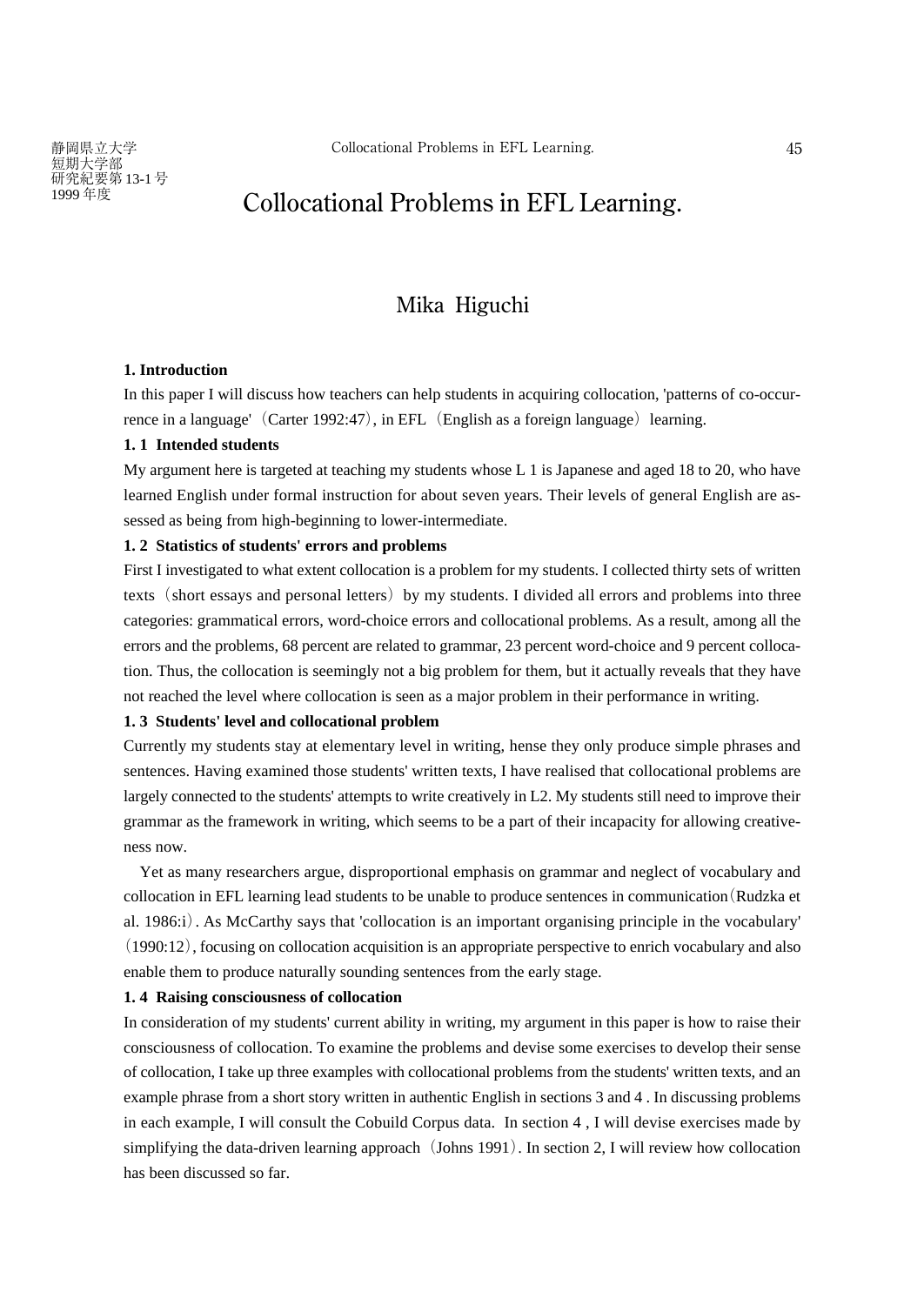### **2. Background of collocation**

In this section I will discuss how collocation has been treated to date.

### **2. 1 Origins of collocation**

Let us first review from where the term collocation has come. Carter and McCarthy (1988:32) and Sinclair (1987:319) say that J. R. Firth first introduces the term, and develops the notion in which lexis is looked at in syntagmatic, left-to-right unfolding of language. This tendency was the concern of a group of British linguists in 1960s and 1970s (Carter and McCarthy 1988:32).

### **2. 1. 1 Definition of collocation**

Collocation is defined as 'how words typically occur with one another' (Carter and McCarthy 1988:32), 'a group of words which occur repeatedly in a language' (Carter 1992:47), and 'the ways in which words regularly occur near each other' (Diegnan et al. 1998:35).

### **2. 2 Vocabulary teaching and collocation**

Looking at general tendency of EFL teaching so far, as Rudzka et al. point out, vocabulary has been considered as 'the area where relatively little has been done'(1981:i). Carter and McCarthy claim that 'vocabulary study has been neglected by linguists, applied linguists and language teachers'  $(1988: 1)$ . Nevertheless, McCarthy tells us that 'in vocabulary teaching there is a high importance of collocation', and describes that 'the relationship of collocation is fundamental in the study of vocabulary, and collocation is an important organising principle in the vocabulary of any language'(1990:12). Next let us examine why collocation was not or could not be a major area in EFL teaching in the past.

### **2. 2. 1 Collocation and native speaker's competence**

McCarthy explains that 'knowledge of collocational appropriacy is part of native speaker's competence' (1990:13), and 'knowledge of collocation is based on years of experiences of masses of data... Statements about collocation, namely typical patterns of co-occurrence of words, can never be absolute'  $(1990:15)$ . Therefore, Gairns and Redman see that 'there are inevitably differences of opinion as to what represents an acceptable collocation in English' (1986:37). These views reveal it is very difficult or in a sense even impossible to gain universal recognition of acceptability in collocation among adult native speakers of English.

### **2. 2. 2 Challenges for non-native teachers**

Because it takes years of exposure to the language for its native speakers to get the competence sufficient to acquire acceptable collocational knowledge, and that competence of collocational knowledge belongs to native speaker's intuition (McCarthy 1990:15), it may be natural for L2 learners to have this area remain tricky and unmanageable for quite a long time. McCarthy says that 'even very advanced learners often make inappropriate or unacceptable collocations'(1990:13). Since EFL students mostly live outside English-speaking countries, many of their teachers are also non-native English speakers, who can be regarded as very advanced learners, but not someone equipped with native-like competence. These views may suggest that non-native English teachers generally do not have sufficient competence in this area; consequently they are unable to teach it to their students, hence they even sometimes avoid tackling this matter.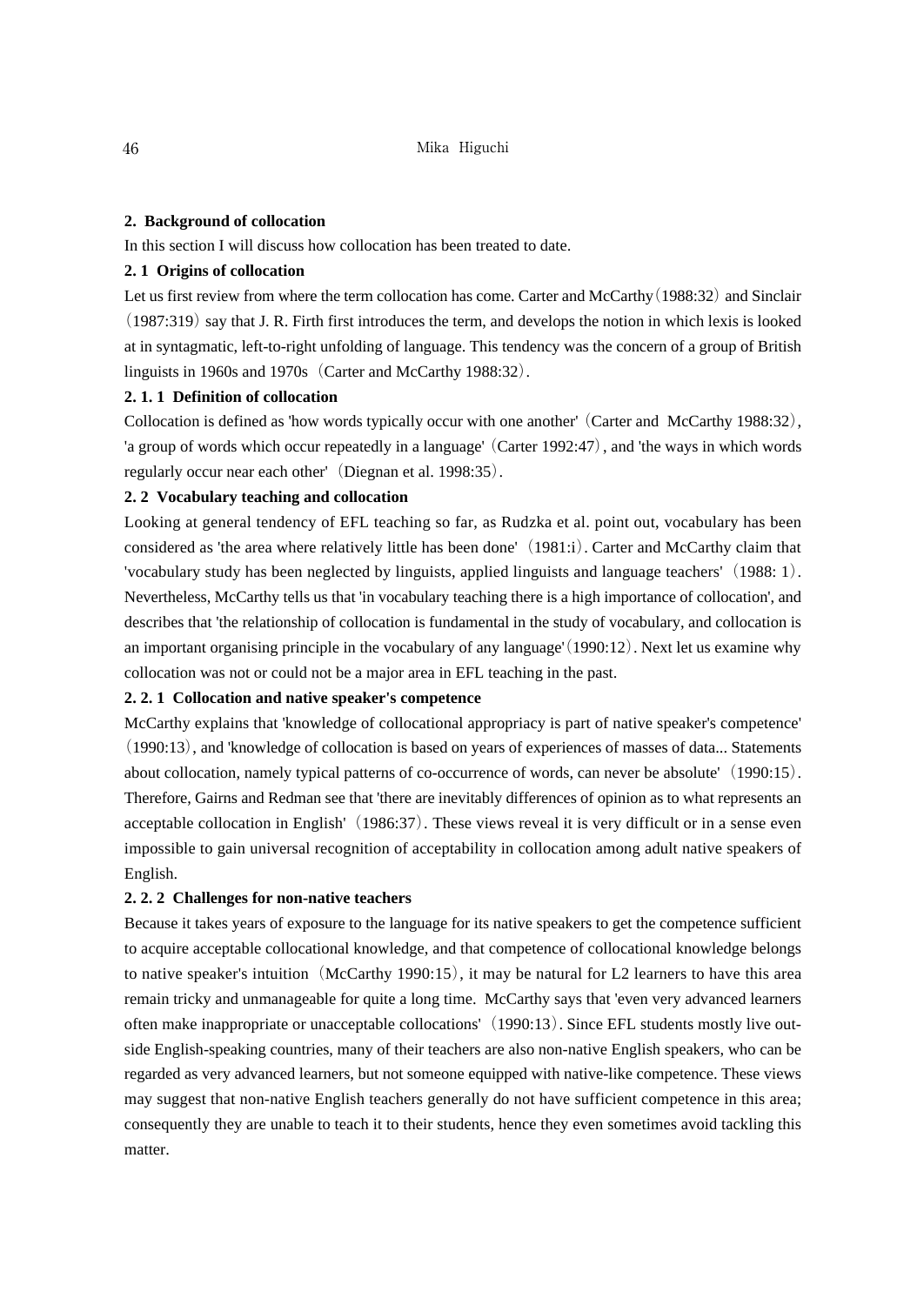### **2. 3 Computer corpora**

Nowadays, due to the remarkable development in computer technology, many sorts of and huge amount of language data is computerised, which can compensate for non-native teachers' inability in this area. Carter says that 'computers can supply helpful information at all levels [stylistic, syntactic, collocational and semantic<sup> $\vert$ </sup> (1992:181). He further states 'computer corpora give obvious utility to learners to know the most frequent words and, in pragmatic uses, where there are preferred patterns rather than absolute rules, to know the most frequent collocational and stylisitc patterns'(1992:181- 2 ). I will investigate some effective ways to teach/learn collocation using the Cobuild Corpus data in section 4 .

### **2. 4 Reading activity with stories**

Another reason which could produce collocational problems in EFL teaching/learning particularly in Japan is that we choose stories and novels more often than newspaper or magazine articles as lesson materials in language classrooms. Diegnan et al. say that 'novelists sometimes break usual collocational conventions in order to create special effects' (1998:45). If students exclusively read novels and stories and the teacher does not point out each of the instances of unusualness and untypicalness in patterns of co-occurrence, it is natural for the students to come to have a poor sense of collocation; they cannot distinguish what are typical and what are not. Teachers ought to draw students' attention to collocations while reading a variety of genres of texts. The training in the receptive phase like this can be a starting point to become conscious about collocation. I will present a device to suit this purpose in section 4 .

### **2. 5 Content words and grammatical words**

Rudzka et al. mention that 'even after several years of strenuous effort students of foreign languages often know many grammatical frames but have very little to put into them' (1981:i). Now we ought to explore the way to effectively teach vocabulary, which are put into the grammatical frames.

### **2. 5. 1 Features of content words**

When we teach grammar, there are a certain number of grammatical rules and the total number of items to teach is never dramatically increased or changed. Likewise, grammatical words such as pronouns, articles and conjunctions fall into a limited number of closed sets (Diegnan et al. 1998: 1). On the contrary, 'content words such as nouns, adjectives, adverbs and verbs fall into the category of open sets because these words can be added to and they can change. Content words are used to provide content of the message and bear information.'(Diegnan et al. 1998: 1 - 2). Hence, a teacher might be overwhelmed because s/he understands that teaching content words is essential to make students able to convey and exchange information using L2 , but there exist countless and fluxing numbers of content words; vocabulary teaching seemingly lacks a system needed to teach it. However, collocation can be the important organising principle in teaching content words (McCarthy 1990:12).

### **2. 5. 2 Teaching content words**

We usually associate a word with its meaning. In addition, we should notice that 'what a word occurs *with*, i. e. collocation, is just as important as any other kind of statement about its meaning'(Carter and McCarthy 1988:33). This comment clearly emphasises that we can explore an effective way of teaching vocabulary through focusing on collocation patterns. To reinforce the importance of the notion of collocation in relation to grammar, Carter and McCarthy quote McIntosh who considers that recurring lexical patterns, i. e. collocations, to be just as important as regular grammatical ones (Carter and McCarthy 1988:33). Carter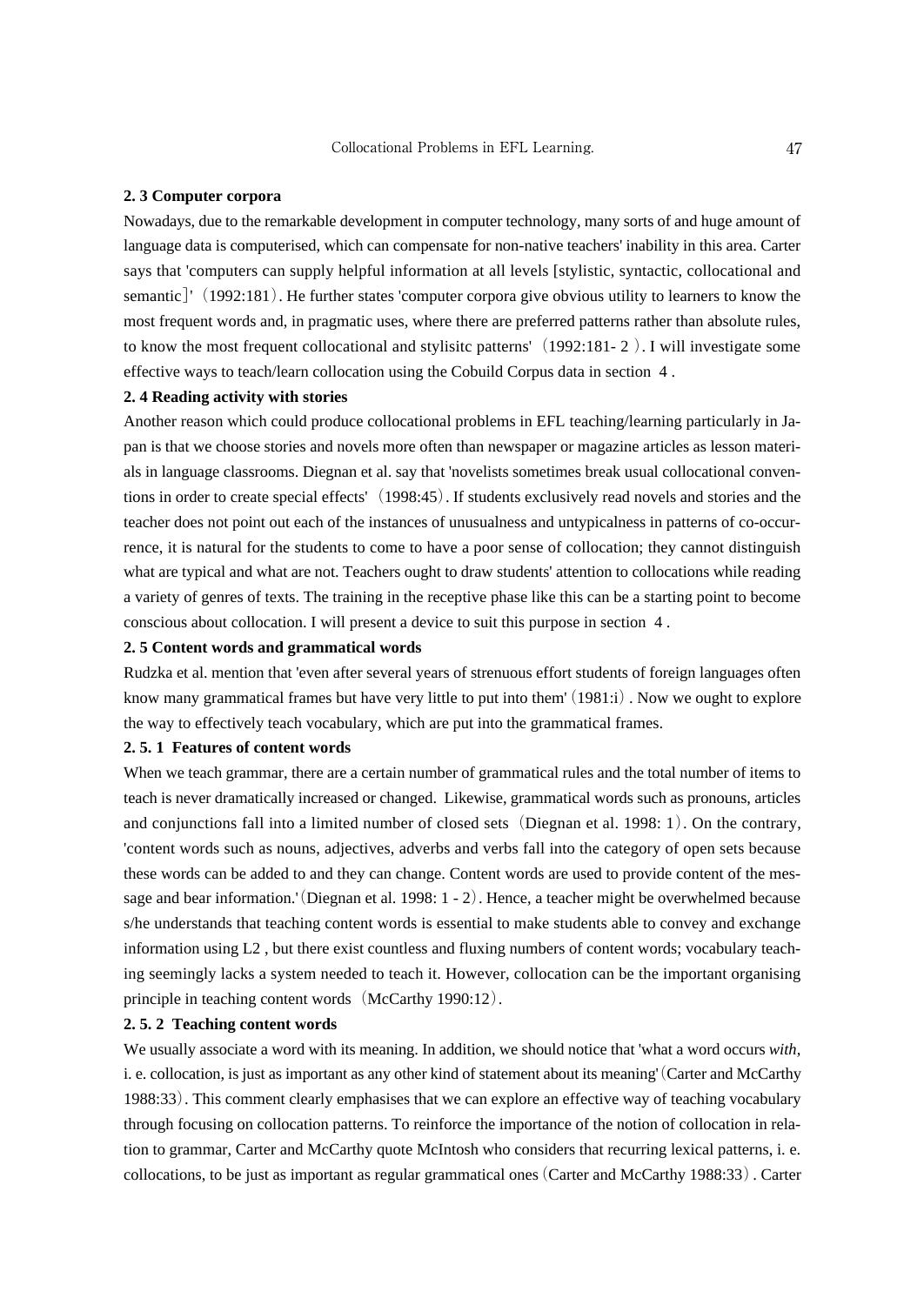#### 48 Mika Higuchi

also quotes Hasan who describes lexis as more delicate grammar(1992:48). Carter sees that their starting point is to seek to study lexis in the same way as grammar; in the study of lexis, patterns of chaining is regarded as collocation, while in grammar it is structure  $(1992:48)$ .

Since we have gained relatively good results in teaching grammar, we should be able to well develop the way to teach vocabulary in terms of collocation, in which the point of view is nearer to our treatment of grammar. In this paper my argument is limited to problems of lexical collocations. In sections 3 and 4 I will discuss how we can instil and develop collocational sense in students' L2 principles and competence.

#### **3. Students' written production and problem analysis**

In sections 3 and 4 , I will take up my students' written production to investigate in terms of collocation. In section 3, I will study collocational problems from the viewpoint of communicative competence and social contexts. In section 4, I will devise three exercises to develop students' sense of collocation.

There are four types of skills generally recognised in language learning: reading, listening, speaking and writing. The former two are called receptive skills and the latter two productive skills(Brown 1994:217). In sections 3 and 4 , I will mainly discuss collocational problems in learner's production in writing, as Brown says that 'production data is publicly observable and is reflective of a learner's underlying competence' (1993:204).

### **3. 1 Hymes's four parameters of communicative competence**

According to Hymes, 'competence is the ability to do something; to use language. And there are four parameters of communicative competence: possibility, feasibility, appropriateness, and attestedness in actual performance'(Widdowson 1989:129). Here I apply his four parameters in terms of writing ability, and examine students' vocabulary learning and collocational problems referring to the four parameters.

#### **3. 2 The aim of problem analysis**

Brown says that 'the study of the speech and writing of learners is largely the study of the errors of learners' (1993:204). He also defines errors as 'a noticeable deviation from the adult grammar of native speaker, reflecting the inlerlanguage competence of the learner'(1993:204). We can regard a collocational problem as a noticeable deviation from the adult collocation of a native speaker in terms of Brown's view of error analysis.

The merit of error analysis is finding some keys to the understanding of the process of second language acquisition because a learner's errors provide the researchers evidence of how language is learned and acquired (Brown 1993:205). Thus, also in the area of collocation, obtaining the keys and pieces of evidence through problem analysis can enable us to find out students' inner system of L2 collocational acquisition and create effective strategies to a more native-like system.

### **3. 3 Interlanguage**

Like many other aspects of EFL learning, collocational problems can be seen as revealing of interlanguage. However, after examining a good number of students' written texts, I can say that only those students who have reached upper-intermediate level seem to make clear-cut collocational problems. Collocational problems seem to be related to students' attempts to creatively express their thoughts by using their own words in L2 . While students remain at the elementary level, their L2 texts are written mostly copying lesson materials: there are a few collocational problems and likewise there is very little creativeness. Although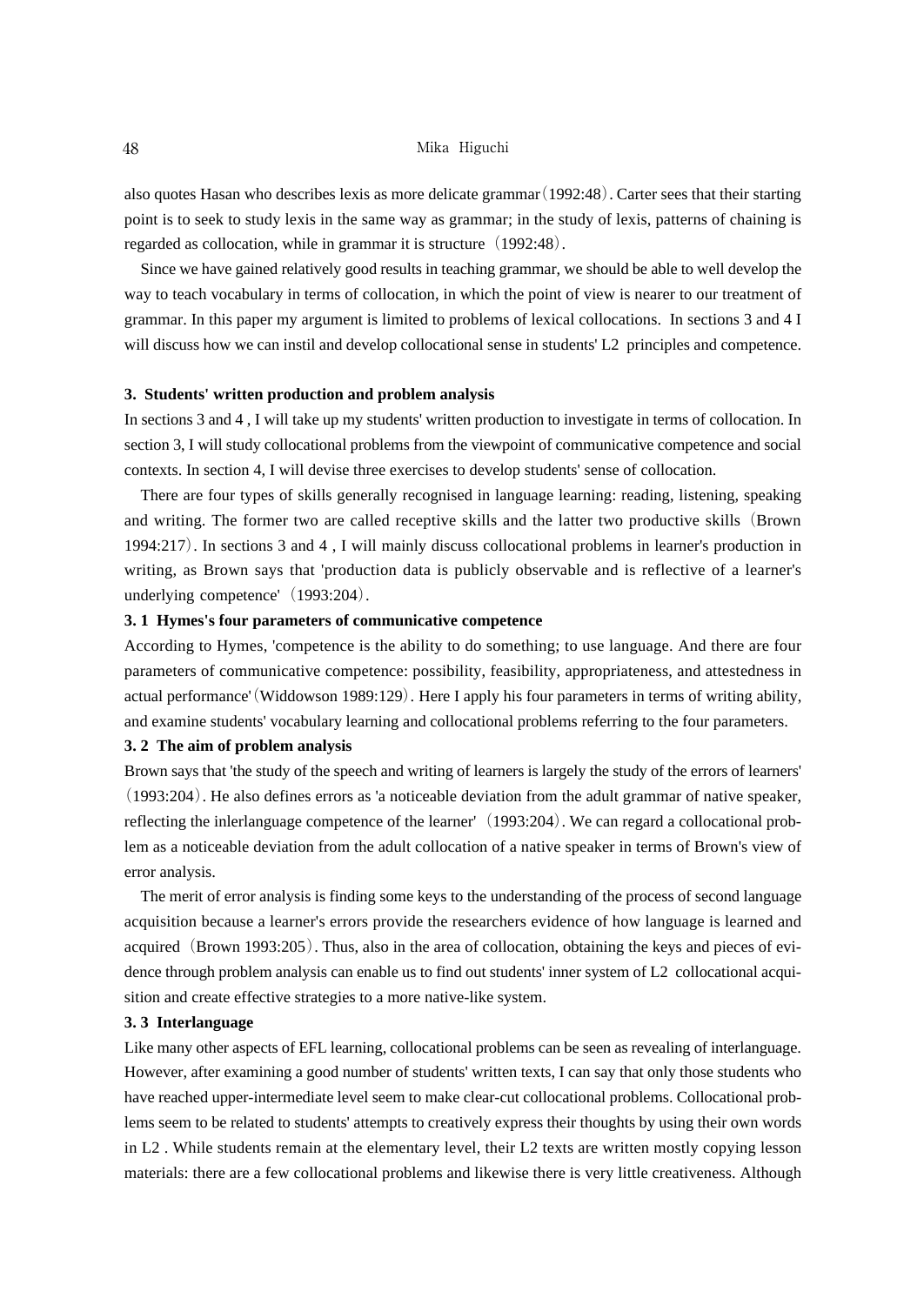Brown considers that 'interlanguage falls between L1 and L2 ', my analysis has convinced me that the interlanguage system of a student who makes relatively many collocational problems is closer to L2 .

### **3. 4 Collocation in social clich**é**s**

Next, I will analyse an inappropriate collocation used as a social cliché in students' production.

#### **3. 4. 1 A closing expression**

Let us look at an example written by a student

 $(1)$  Take care of your health.

There are totally 1175 instances of the node for *take care*, including inflected forms, but none of *take care of your health* in the Cobuild Corpus data. However, I have seen (1) as a closing expression in my students' personal letters several times.  $(1)$  is grammatically acceptable but collocationally problematic. Each writer obviously confuses  $(1)$  with

 $(2)$  Take care of yourself. Or more frequently and colloquially,

 $(3)$  Take care.

As *Cambridge International Dictionary of English* tells, (2) and (3) are used when 'people are saying goodbye' (Procter et al. 1996:196). Thus, (2) and (3) are seen as 'social clichés' (Carter 1992:61).

### **3. 4. 2 Treatment in dictionaries**

Next, let us examine why the students wrongly combine *take care* and *health* in a chunk.

The noun care is defined in *the Newbury House Dictionary of American English* as 'supervision of someone's health or well-being' (Rideout et al 1996:110). In addition, students often memorise that the phrasal verb *take care of* is nearly equal to *look after somebody/oneself*, which is defined in *Oxford Advanced Learner's Dictionary* as 'to make sure that one/somebody is safe and well'(Crowther et al. 1995:695). If students understand  $(2)$  and  $(3)$  with these explanations, they will come to produce  $(1)$ . This indicates that social clichés like  $(2)$  and  $(3)$  are 'restricted collocations which cannot normally be understood from the literal meaning of words which make them up' (Carter 1992: 58).

### **3. 4. 3 Social clich**é **for EFL learners**

According to Carter, cliché is one of these fixed expressions, 'which can most obviously cause difficulties for non-native learners of a language'(1992:58). He further explains that 'language production consists of piecing together such ready-made 'pre-fabricated' units appropriate to a situation and that lexical acquisition may involve the learning of complete collocational chunks of language' (1992:59). Concerning clichés, he points out that 'clichés will only occur in specific situations and will be accompanied by clarifying gestures and paralinguistic expressions'  $(1996:61)$ . Thus, another reason for producing  $(1)$  can be that students who study English outside English-speaking countries do not have enough opportunities to learn social clichés in real situations. Also with regard to social clichés, without social contexts, it may be impossible to acquire them with appropriateness and attestedness in actual performance from the viewpoint of Hymes (Widdowson 1989:129).

### **3. 4. 4 Audio-visual material**

Audio-visual material can compensate the lack of real contexts in acquiring such clichés. For example, there is an fixed expression

(4) This is very nice of you (as a reply when one is given something),

from a coursebook accompanied by a videotape, *Out of the Blue*(Dawson 1993:11). Not being provided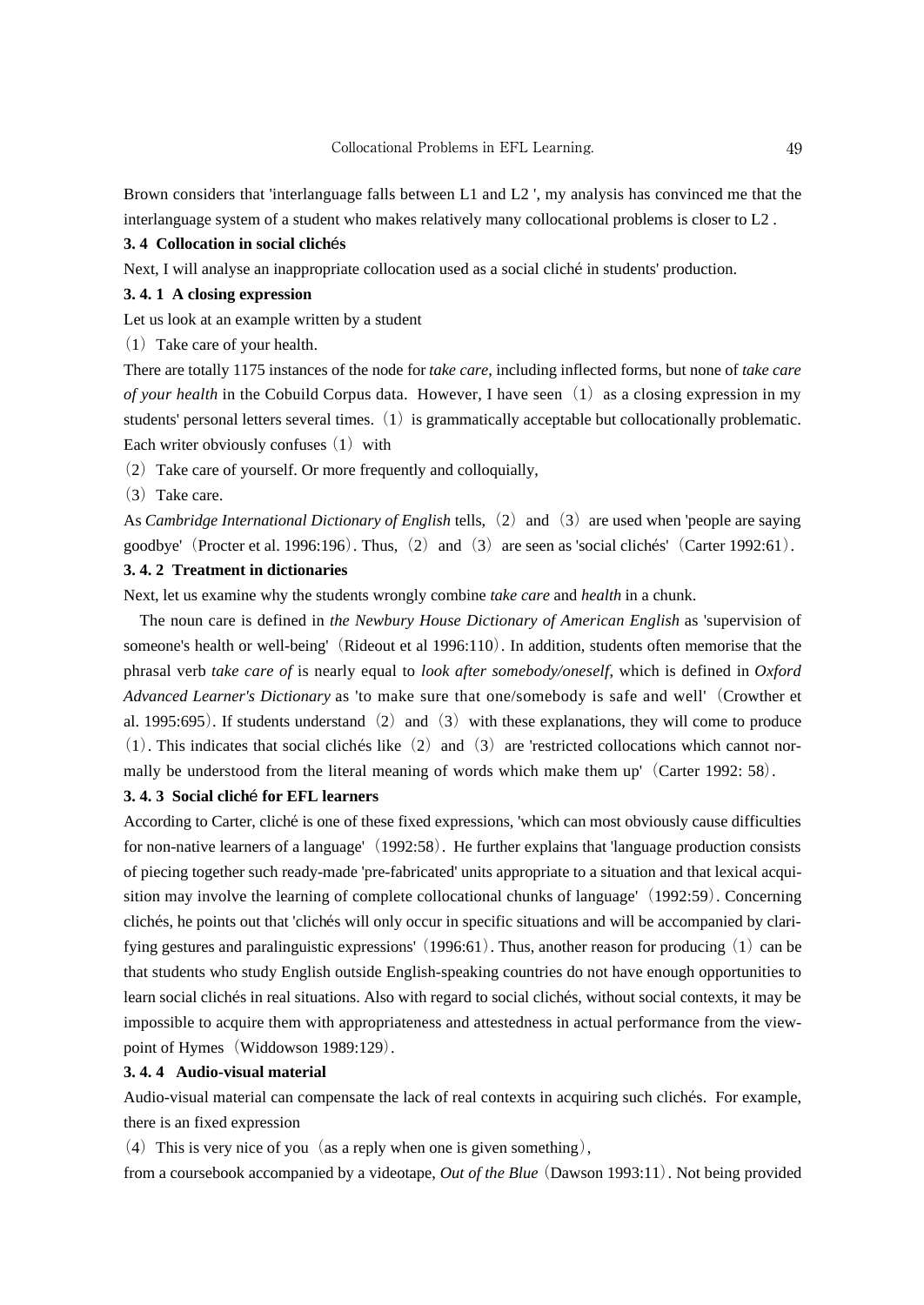### 50 Mika Higuchi

the contexts and the visual aid, students often mistak $(4)$  as that the giver is a very nice person. However, with the contexts and the visual aid, students can smoothly understand the cliché as a variation of *thank you*, not so much about the givers' character. Thus, videotapes can be useful to teach social clichés or restricted collocations with social contexts. Therefore, these materials can prompt the students to gain not only possibility and feasibility but also appropriateness and attenstedness in actual performance in terms of Hymes's four parameters of communicative competence (Widdowson 1989:129).

#### **4. Devising exercises for collocation acquisition**

In section 4 , I will devise exercises to help students in collocational problems and develop their sense of collocation. The first example phrase is picked up from a short story written for native English readers. The second and the third examples are from written texts by my students. In all the three exercises the students are to consult the printed data from the Cobuild Corpus. The students are at the levels of highbeginning to lower-intermediate and most of them do not have knowledge about collocation. Thus, they should be explained the definition of collocation before starting the following tasks.

### **4. 1 Collocational exercise in reading activity**

From the viewpoint of vocabulary acquisition, many researchers believe that comprehension should precede production(Nattinger 1988:62). Most activities in comprehension phase is related to listening and reading. Hence, exercise of collocation in reading activity will be effective to initially raise the students' consciousness about the collocation.

### **4. 1. 1 Mixture of usual and unusual collocations**

The following is a phrase from a short story 'Daphne' (Maitland 1993).

(4) a bright and cheerful morning (pp. 27-28)

Firstly, the teacher tells the students that  $(4)$  has collocational problems, and let the students think about them for a while. Next, the teacher tells them that authors use unusual collocations in order to create special effects (Diegnan et al. 1998:45). In  $(4)$  the author mixes usual and unusual collocations. Then the teacher adds the following on the chalkboard, and asks the students which of them are usual and unusual collocations among  $(4)$  to  $(7)$ .

- $(5)$  a bright morning
- $(6)$  a cheerful morning
- (7)bright and cheerful

### **4. 1. 2 Presenting the Cobuild Corpus data**

After the students think about each case individually or in groups, the teacher first tells the collocationally appropriate patterns according to the Cobuild Corpus data, namely  $(5)$  and  $(7)$ . As for  $(5)$ , there are totally 3636 examples for the node *bright* including inflected forms, and there are two examples of *bright morning* in the Cobuild Corpus data. Thus, *bright morning* can be seen as a normal collocation, if not very common. *Bright* has strong collocability with *sun* and *sunshine* according to the Cobuild Corpus data, hence *bright morning* has relatively the same meaning as *sunny morning*. As for(7), there are totally ten examples of *bright and cheerful* (totally 439 examples for the node *cheerful*), therefore this can also be seen as a normal collocation.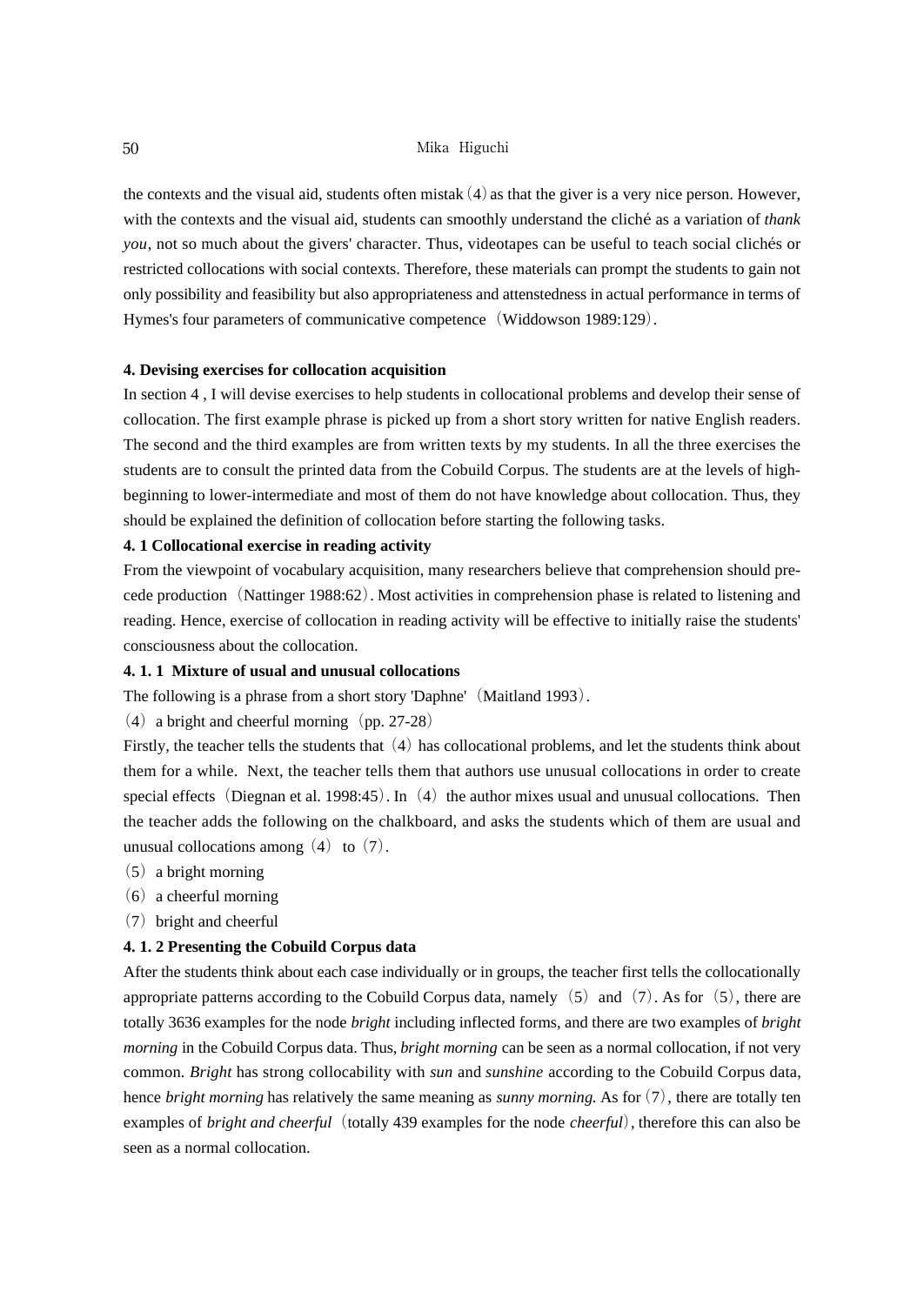#### **4. 1. 3 Cheerful morning**

There are no instances of co-occurrence of *cheerful* and *morning* in the Cobuild Corpus data. However, some of my students consider that  $(4)$  and  $(6)$  sound natural to them, thinking that these may mean such a nice day as the brightness and the sunshine cheer you up. This explanation is understandable, yet  $(4)$ and  $(6)$  are not collocationally appropriate either from the Cobuild Corpus data or adult native speakers' norm. The teacher explains the students that the author blends the usual collocations *bright morning* and *bright and cheerful* and unusual collocation *cheerful morning* in order to make an unusual collocation *bright and cheerful morning*, which has the author's own flavour and effect in the story.

This kind of exercise will be appropriate to raise the students' interest to collocation at the early stages, and eventually enable them to distinguish collocationally usual and unusual patterns.

### **4. 1. 4 Short stories for collocation learning**

I have looked through many short stories written in last thirty years, and noticed that authors seldom use unusual collocations in their work. Instead, they use usual and typical collocations most of the time. If fact,  $(4)$  is the only example of unusual pattern in 'Daphne' (Mailtland 1993). Hence, it can be said that short stories are generally suitable authentic texts for EFL learners from the viewpoint of gaining appropriate collocations in comprehensive phase.

### **4. 2 Collocationally problematic content words**

A student of mine wrote

(8)I cannot appreciate the movie intensely.

This sentence is grammatically well-formed but the co-occurrence of the three content words *appreciate*, *movie* and *intensely* is problematic. I will devise a simplified version of data-driven learning(Johns 1991) using  $(8)$  to develop the students' sense of choosing collocationally natural content words.

#### **4. 2. 1 Data-driven learning**

The approach called data-driven learning (DDL) has come from the notion that 'the language learner is essentially a research worker whose learning needs to be driven by access to linguistic data'(Johns 1991: 1). Johns states that 'the task of language learner is ... to recover the rule from the examples'(1991: 3). He considers this approach to be 'student-initiated research'  $(1991: 3)$  because the lesson material is 'prompted by student's queries'  $(1991: 4)$ .

I will incorporate the idea and simplify it to make it suitable to my students' levels(high-beginning to lower-intermediate), and also to fit it to raise their consciousness about collocation. Therefore, the example is picked up from a student's written text. The students do not use computers to access data by themselves. Instead,  $I$  (the teacher) prepare and print out the data which is needed for this exercise from the Cobuild Corpus in advance.

### **4. 2. 2 Brainstorming activity**

First, the teacher draws two figures modelled on what Gairns and Redman show in *Working with Words* (1986:39). Figure 1 in APPENDIX 1 is devised to test what kind of nouns can collocate with *appreciate*, and Figure 2 also in APPENDIX 1 is devised to test what kind of adverbs can collocate with the verb. At this stage the teacher does not tell the students the most likely answers, but this activity will be an effective brainstorming opportunity before they tackle the collocational problems in  $(8)$  consulting the Cobuild Corpus data.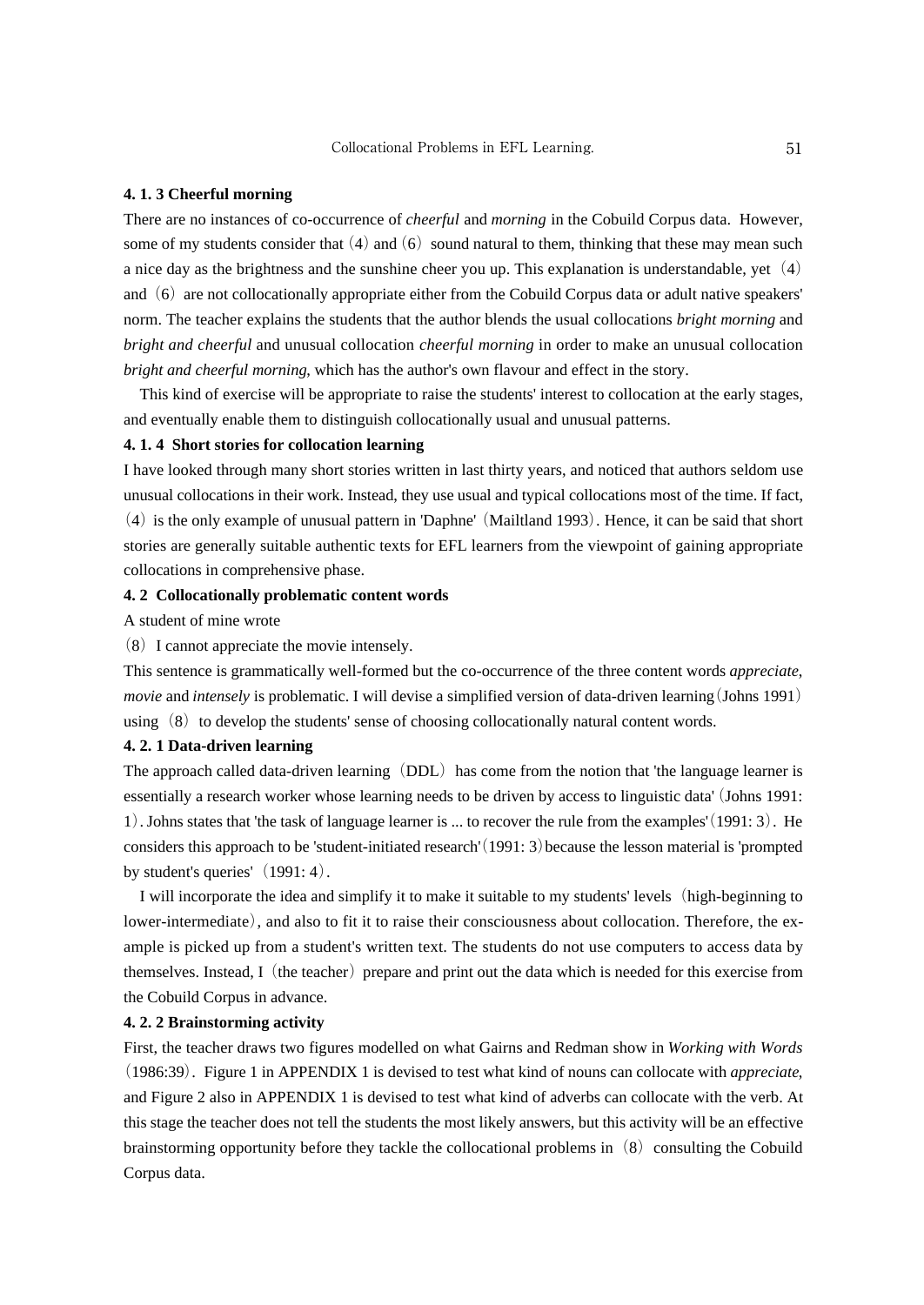#### 52 Mika Higuchi

After the tests, the teacher presents the students  $(8)$  and explains that this sentence is grammatically acceptable but has problems with the three content words. The students may need to have it explained that content words bear information and message (Diegnan 1998:  $1 - 2$ ).

#### **4. 2. 3** *Appreciate* **and its collocates**

Next, the teacher hands out a subset of the printed data of collocates list from the Cobuild Corpus data for the node *appreciate*, including inflected forms. The teacher explains that there are totally 2276 examples in the Cobuild Corpus data, but no instances of *appreciate intensely*. The teacher then asks the students to examine the collocates list to find what adverbs frequently collocate with *appreciate*. They may answer that in the list there are adverbs like *really, fully, greatly* and *certainly*, which can be seen as collocates of *appreciate*.

With regard to the relationship of *appreciate* and *movie*, the teacher prepares the example of this pattern and also *appreciate* and *film*, which is a synonym of *movie*, from the Cobuild Corpus data. There is one example for each among totally 2276 examples for the node *appreciate*, totally 5738 examples for the node *movie*, and totally 13694 examples for the node *film* (all include inflected forms). Hence, the students will recognise that the co-occurrence of *appreciate* and *movie* is rather rare, i. e., collocationally unusual.

Next, the teacher asks the students to look at the collocates list for the node *appreciate* again to find the nouns which are likely to appear frequently with this verb. They may find nouns such as *importance*, *support, relationship*. Here the teacher explains that *appreciate* mostly collocates with the abstract nouns like the ones above, which is defined as 'having no physical or visible substance'(Aitchison 1996: 2). Contrary to this, nouns such as *movie* are categorised into the concrete words, which is defined as 'signifying physical, material realities'(Aitchison 1996: 2).

#### **4. 2. 4** *Intensely* **and its collocates**

According to the Cobuild Corpus data, the adverb *intensely* is very frequently used to modify adjectives. There are totally 324 examples for the node *intensely*, and the teacher looks though all of them to pick up the ones where *intensely* is used to modify verbs. The teacher writes down several of such verbs on the chalkboard.

- $(A)$  annoy, dislike, hate
- $(B)$  examine, focus, stare

The students may be able to recognise that the verbs in group A indicate extremely bad feelings, and the verbs in group B indicate static action with high concentration. Thus, verbs which has collocability with *intensely* have a tendency to imply action with extreme emotional or mental involvement. In this sense *appreciate* is unlikely to appear with *intensely*. This simplified style of DDL will develop students' adequacy for choosing collocationally natural content words.

### **4. 3 Subtle difference among synonyms**

Students of mine wrote

- $(9)$  hearty message
- $(10)$  warm message

Both can be seen as being collocationally unusual, and

(11) heartwarming message

can be a usual collocation to idicate what the writers intended to convey. The difference among *heart-*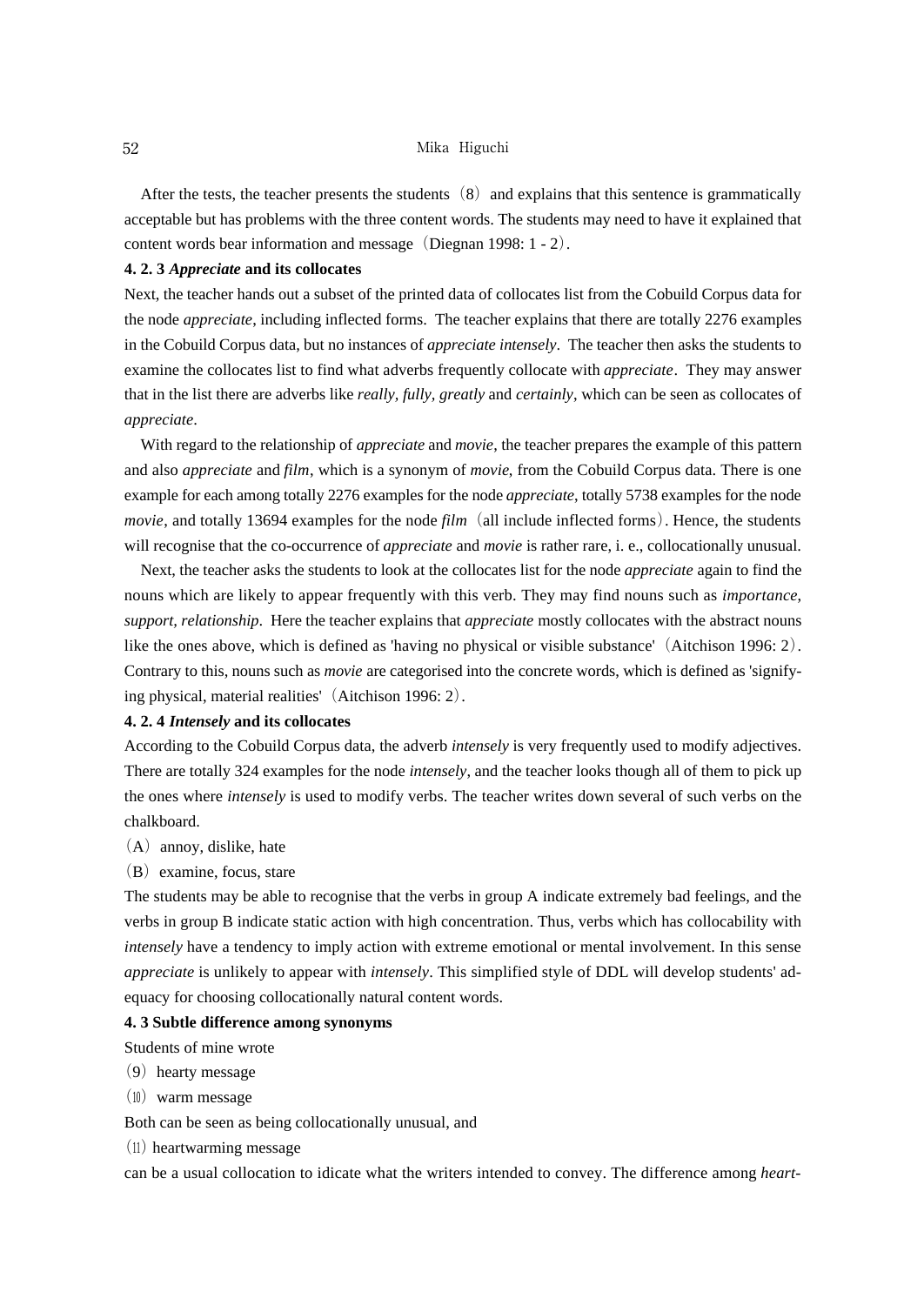*warming, hearty* and *warm* seem to be very subtle. Namely, these three are in an overlapping semantic field. Here I devise two grids modelled on what Rudzka et al. present in *Words You Need* (1981) as an exercise to understand the subtle collocational differences among the synonyms.

### **4. 3. 1 Collocational partnerships and componential analysis**

Grid 1 in APPENDIX 2 shows predictable collocational partnerships, and Grid 2 also in APPENDIX 2 shows a componentional analysis. The teacher hands out the sheets with the two grids and also about ten English-English EFL dictionaries to the students.

In Grid 1 the teacher asks the students to put "+" when they find the collocation in the dictionary (ies) or they can judge it would be a normal collocation according to the dictionaries. In Grid 2 the teacher asks them to put "+" when they find any given features can be considered as components of each of the three according to the dictionaries. The students can do this exercise either individually or in groups.

After completing the grids, they show their own answers in front of the class, then the teacher elicits the students' interpretation of each collocational probability and componential analysis, and corrects students' answers if needed. When the students have the two grids with the most likely answers, the teacher tells them to look at Grid 1, and asks them what can be the reason(s) of the possible problems of (9) and (10). The students may be able to notice that neither *hearty* nor *warm* can usually collocate with things identified as written texts. The teacher will add that *greeting* is seen as a spoken text most of the time. Also in Gird 1 the teacher asks the students to examine the collocates of *hearty*. Some may notice that only *hearty* can collocate with food. In fact, 40 instances (23 percent) among all the 177 examples indicate things to eat. The teacher explains the students that there is a strong collocability between *hearty* and things to eat so that some English native speakers associate *hearty* with food, which makes  $(9)$  sound unusual to the natives.

Next the teacher tells the students to look at Grid 2 , and asks them to find the features of the components of *hearty*. Some of them may recognise that *hearty* implies loudness and noisiness, which also makes (9) sound untypical.

#### **4. 3. 2 Variable collocational acceptability**

With regard to *warm* in Grid 2, the students are not sure why  $(10)$  is not normal. Small numbers of English native speakers actually regard that *warm message* is collocationally non-problematic, saying that  $(10)$  conveys more about the sender of the message than the way it is received. Therefore,  $(10)$  will be an interesting example of the fact that collocational acceptability in English can more or less vary even among adult native speakers (Gairns and Redman 1986:37).

#### **5. Conclusion**

Researching the collocational problems and devising exercises, I recognise that the teachers should train students in collocation from the early stages. It is actually very difficult for the students at high-beginning level to tackle the exercises I devised and draw rules from the Cobuild Corpus data. Nevertheless, the students can notice what natural collocation is from these activities and become conscious about this area.

It seems for me that one big reason why so many Japanese EFL learners stay at elementary level for so a long time (nearly forever) in spite of their eagerness for acquiring English is that they dislike making errors and problems in their production, hence they always write simple sentences in order to avoid making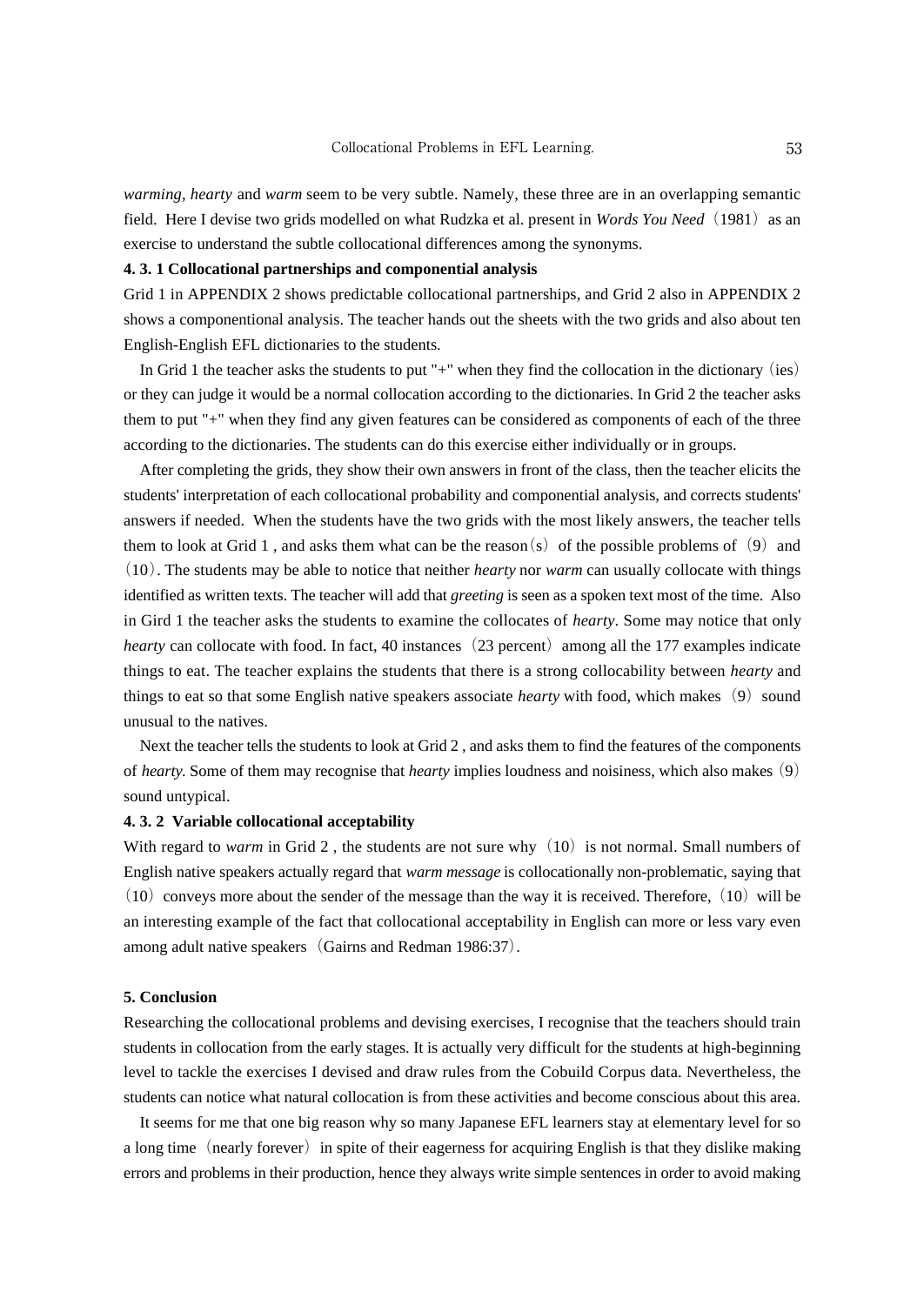errors and problems. Since this investigation has convinced me that writing creatively is strongly related to solving collocational problems, students should be encouraged and given opportunities to write creatively without caring so much about errors and problems. Teachers can utilise such problems to improve their collocational sense as the exercises in section 4 can actually increase students' interests in collocation.

To conclude this paper, I note that EFL teachers, especially non-natives, should consult computer corpora such as the Cobuild Corpus data, to provide students unbiased perspectives of the real usage of English. Examining these data is difficult for high-beginning students, yet these activities surely raise their consciousness about collocation and lead them to gain naturalness in this area afterwards.

#### **ACKNOWLEDGEMENTS**

Data from The Bank of English has been used with permission of Collins COBUILD.

### **REFERENCES**

Aitchison, J. (1996) *Dictionary of English Grammar*. London: Cassell.

- Brown, H. D.(1993)*Principles of Language Learning and Teaching*. Englewood Cliff, N. J. : Prentice Hall Regents.
- Carter. R.(1992)*Vocabulary: Applied Linguistic Perspectives*. London: Routledge.
- Carer, R. and M. McCarthy.(1988)*Vocabulary and Language Teaching*. Harlow: Longman.
- Crowther, J. et al. (1995) Oxford Advanced Learner's Dictionary of Current English, 5<sup>th</sup> ed. Oxford: Oxford University Press.
- Dawson, N.(1993)*Out of the Blue*(*Blueprint One Video*) *and The Winning Team*(*Blueprint Two Video*) (teacher's book). Harlow: Longman
- Diegnan, A. et al.(1998)*MA TESL/TEFL Open Learning Programme Lexis*. Birmingham: The Centre for English Language Studies, the University of Birmingham.
- Gairns, R. and S. Redman.(1986)*Working with Words: A guide to teaching and learning vocabulary*. Cambridge: Cambridge University Press.
- Johns, T. F. (1991) 'Should You Be Persuaded Two Samples of Data-Driven Leaning Materials' in Johns and Kings (eds), *Classroom Concordancing ELR*. (pp. 1-16.) Birmingham: the University of Birmingham.

Maitland, S. (1993) 'Daphne' in Yamauchi, T. and K. Miyazawa. (eds). (1996.) *Side by Side: British and American Short Stories*. (pp.22-33.) Tokyo: Sanshusha.

- McCarthy, M.(1990)*Vocabulary*. Oxford: Oxford University Press.
- Nattinger. J. (1988) 'Some Current Trends in Vocabulary Teaching' in Carter, R. and M. McCarthy (eds) *Vocabulary and Language Teaching*, pp.62-82, Harlow: Longman.
- Procter, P. et al.(1996)*Cambridge International Dictionary of English*. Cambridge: Cambridge University Press.
- Rudzka, B. et al.(1981)*The Words You Need*(student's book). London: MacMillan.
- Rideout, P. M. et al.(1996)*The Newbury House Dictionary of American English*. Boston, Mass.: Heinle and Heinle.
- Sinclair, J. McH.(1987)'Collocation: a progress report' in Steele and Threadgoald *Essays in honour of*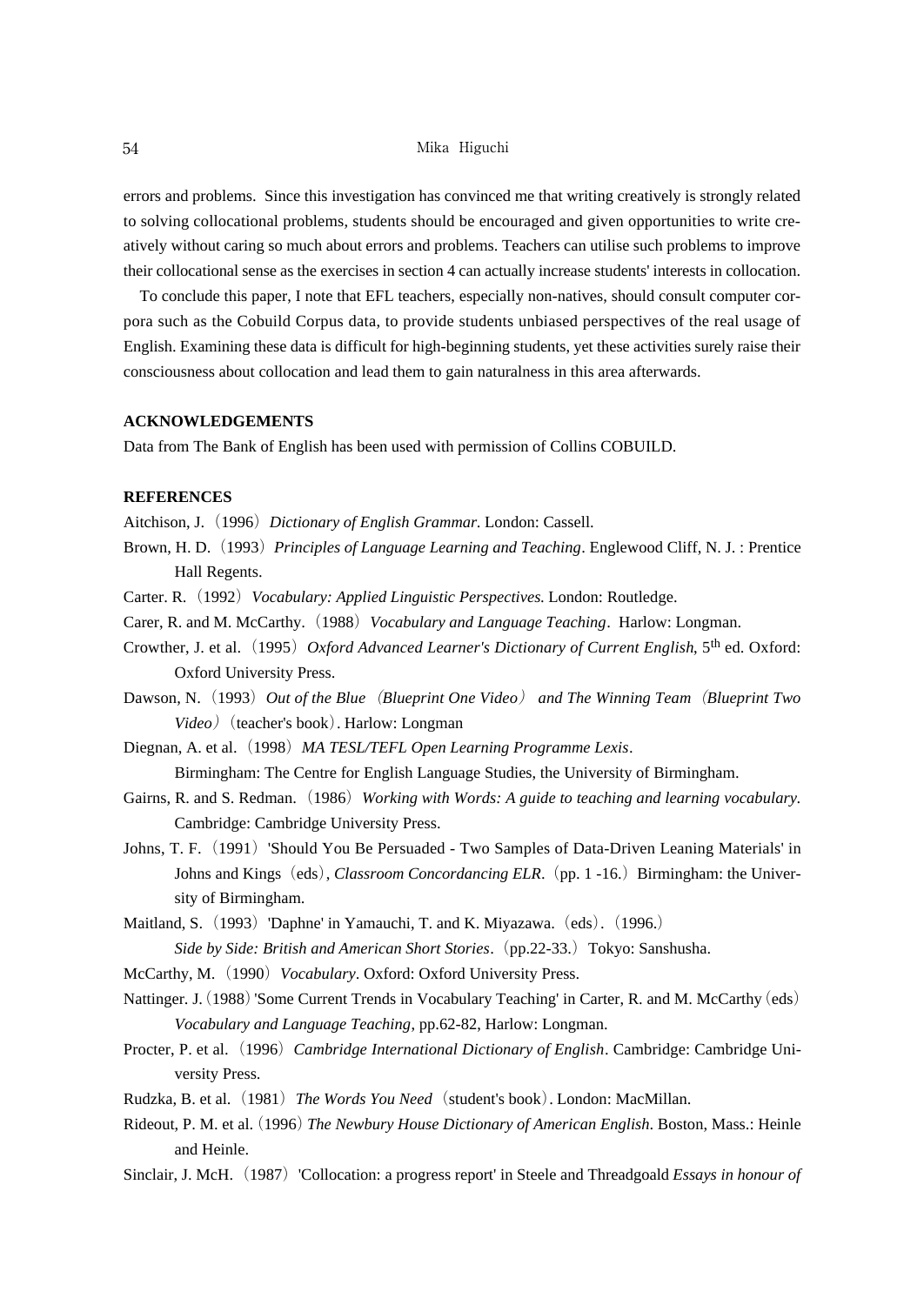*Michael Halliday*, pp.319-331, Amsterdam: John Benjamin.

Widdowson, H. G. (1989) 'Knowledge of language and ability for use' in *Applied Linguistics 10*, pp.128- 137. Oxford: Oxford University Press.

〔1999 年 10 月 27 日 受理〕

### **APPENDIX 1**

### **Activity 1**

Look at the circle below. Do you know which noun you can use with the verb in the box? Cross out the ones which you think are not correct.



### **Activity 2**

Look at the circle below. Do you know which adverb you can use with the verb in the box? Cross out the ones which you think are not correct.